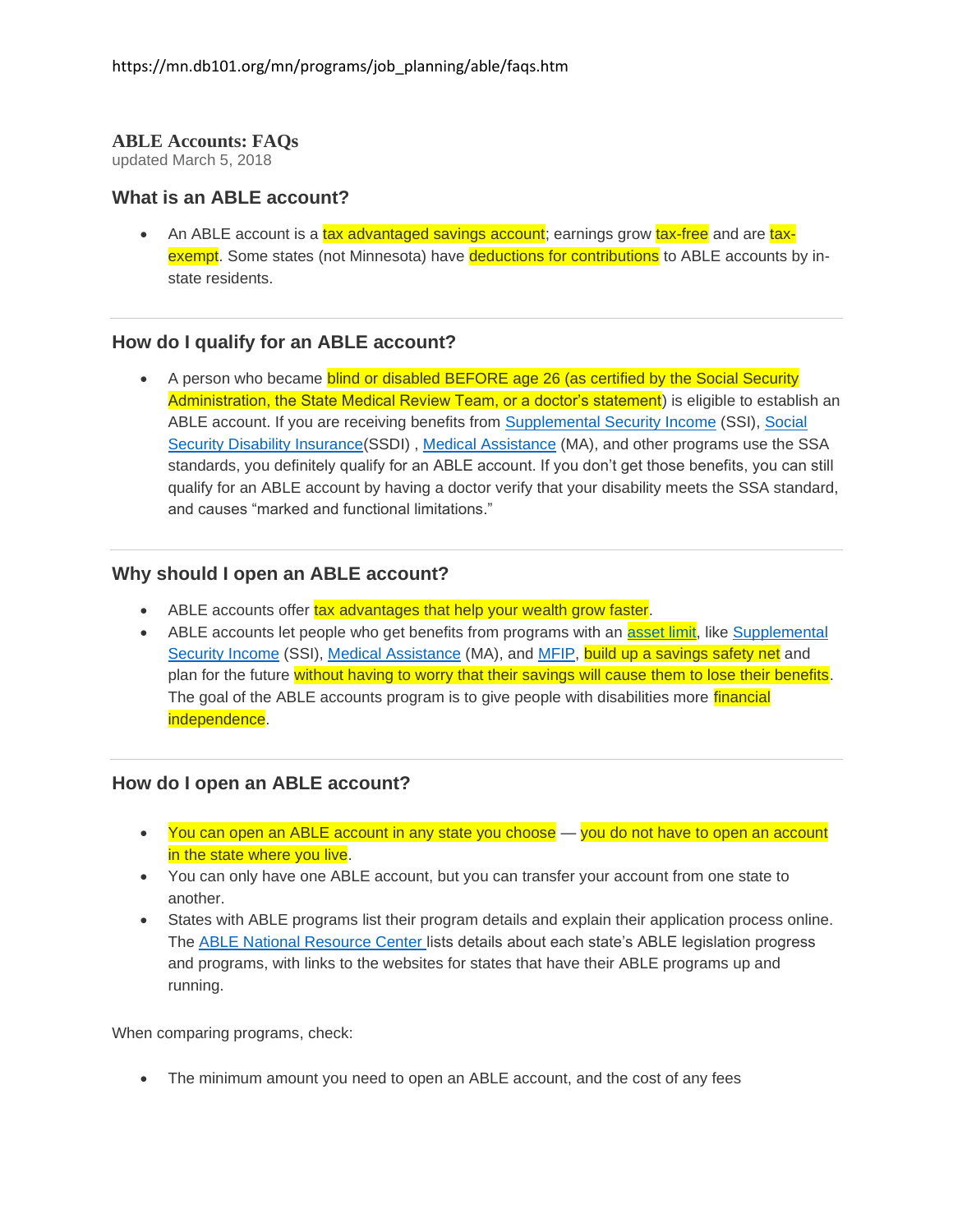- How you can deposit and withdraw money from the account electronic transfer, paper check, debit card, etc. — and how long it takes to get your money when you need it
- The investment choices you have (each state offers multiple options, but some offer more than others)
- The level at which the program stops letting you make more deposits (usually somewhere between \$200,000 and \$400,000)

# **How much money can I have in an ABLE account?**

- Anyone you, your family, your friends can put money into your ABLE account, but there are two limits on how much can be put into your ABLE account in a single calendar year:
- Up to \$15,000 from any source (including your family and friends, your benefits, and other [unearned income\)](https://mn.db101.org/glossary_item.aspx?item-id=763)
- Another \$12,060 from your own [earned income](https://mn.db101.org/glossary_item.aspx?item-id=847) (if you have a job)
- If you get [Supplemental Security Income](https://mn.db101.org/glossary_item.aspx?item-id=855) (SSI) benefits and the total amount in your ABLE account goes over \$100,000, your SSI benefits stop until the balance drops below \$100,000.
- Plus, each state sets the *maximum amount* that can be in its ABLE accounts; that maximum can be \$200,000 – \$500,000 or more (\$350,000 Minnesota).
- Rules vary by state, but you can typically use a paper check, electronic fund transfer, payroll deduction, or an automatic investment plan to deposit money in your ABLE account.

# **How can I take money out of an ABLE account?**

- Rules vary by state. Some accounts ask for a signed withdrawal request stating how you'll use the money on a qualified disability expense, and it can take  $5 - 10$  business days to get the money.
- Some accounts include a prepaid debit card

# **What can I spend ABLE account money on?**

- You can spend money you take out of your ABLE account on any "qualified disability expense," which means anything that helps you increase or maintain your health, independence, or quality of life.
- This includes **housing, transportation, medical expenses, prevention, wellness, education,** employment training and support, assistive technology, personal assistance services, financial management, administrative services, legal fees, and basic living expenses.
- You will need to keep all receipts to prove you spent the money on qualified expenses.

# **What are the tax benefits of an ABLE account?**

ABLE accounts can have two tax benefits:

1. The growth of your investments isn't taxed, and